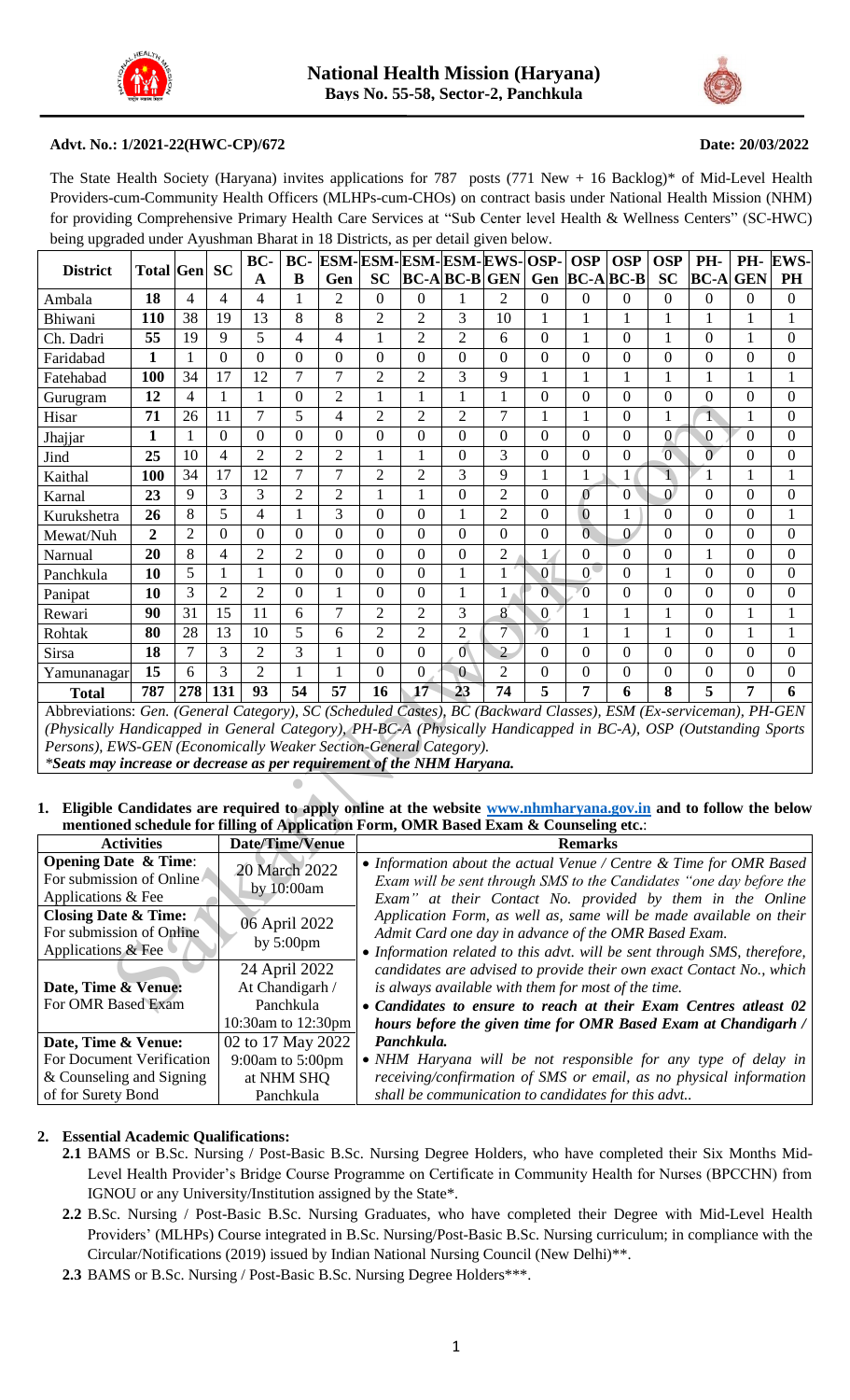# **Important Note regarding Essential Academic Qualifications as given at Sr. No. 2.1, 2.2, and 2.3:**

- *(i) \*&\*\*The candidates with academic qualifications as per Sr. No. 2.1 & 2.2 are required to provide Valid Certificates in prescribed formats only to ensure their eligibility for Six Months BPCCHN from IGNOU or any State University / Institution, or MLHPs Course integrated in the Curriculum of BSc Nursing / Post-Basic BSc Nursing curriculum* in *reference of the Circular / Notifications issued by the Indian National Nursing Council, New Delhi in 2019 in compliance with the directions of the MoHFW / GoI.*
- *(ii) \*&\*\*The candidates with academic qualifications as per Sr. No. 2.1 & 2.2 shall be given preference in selection, for which additional 05 marks will be given to them, and they shall be given direct appointment as Mid-Level Health Providers-cum-Community Health Officers (MLHPs-cum-CHOs) in order of overall merit (i.e. Marks obtained in OMR Based Exam + Additional 05 Marks for particular Course).*
- *(iii) \*&\*\*Original Certificates for academic qualifications as per Sr. No. 2.1 and 2.2 are required to be produced before the Scrutiny Committee at the time of Documents' Verification and in case, the Certificate is not found 'Valid', her/his candidature will be considered for 06 Month Mid-Level Health Provider's Bridge Course Programme on Certificate in Community Health for Nurses (BPCCHN) from IGNOU in order of Marks obtained in the OMR Based Exam only, and in view of the availability of seats in particular District for which the candidate has applied.*
- *(iv) \*\*\*The candidates with academic qualifications as per Sr. No. 2.3, will be considered for 06 Month Mid-Level Health Provider's Bridge Course Programme on Certificate in Community Health for Nurses (BPCCHN) from IGNOU in order of Marks obtained in the OMR Based Exam only, and in view of the availability of seats in particular District for which the candidate has applied.*

# **3. Other Essential Qualifications:**

- **a.** Age Limit 18 to 42 years and age relaxation shall be considered for reserved category candidates as per Rules of Haryana Government.
- **b.** Hindi/Sanskrit language upto Matriculation level.
- **c.** All selected candidates shall require to be registered with respective Council of Indian Medicines Haryana / Haryana State Nurses & Nurse Midwives Council (Panchkula), or Central Council of Indian Medicines / Indian Nursing Council (New Delhi) within two month after joining as MLHP-cum-CHO.

# **4. Monthly Remuneration and Other Financial Benefits:**

The advertised posts comes under pay band of PB-2-9300-34800-4800-18750 as per Service Byelaws prescribed for employees of NHM Haryana. However, following emoluments will be given against the current advertisement:

- For initial 05 years, monthly honorarium of Rs.  $25,000/$  (i.e. Rs. 18750/- as per Pay Band-2 + Rs. 6250/additional honorarium) and after completion of 05 years' satisfactory service, salary & all increment / allowances will be given as per pay band only i.e. PB-2-9300-34800-4800-18750.
- Benefit of Annual Increment of 5% on initial salary after completion of 01 year satisfactory service.
- Benefit of Dearness Allowance will be given after completion of 05 years satisfactory service.
- Benefit of House Rent Allowance will be given after completion of 10 years satisfactory service.
- Apart from above, monthly performance based incentive upto Rs. 15000/- will be given after working against performance indicators as a MLHP-cum-CHO at SC-HWC for initial 05 years, but once the salary & all increment/allowances are fixed as per Service Bye Laws under PB-2-9300-34800-4800-18750, than the monthly performance based incentive will be withdrawn. Even the condition and other Financial Bondier completion of the set of the mathematic schematic schematic schematic schematic schematic schematic schematic schematic schematic schematic schematic Handya Government.<br>
Hind

# **5. Fee Details**:

After submitting online application form, the candidates shall require to online deposit fee in the provided Bank Account by logging into the online application portal, as per detail given below:

| <b>Category</b>                                                                                                                      | Fee (in Rs.) $*$              | <b>Remarks</b>                                                                                                                                                                              |
|--------------------------------------------------------------------------------------------------------------------------------------|-------------------------------|---------------------------------------------------------------------------------------------------------------------------------------------------------------------------------------------|
| <b>General Category</b>                                                                                                              | Rs. 100/- per<br>Application  | Excluding General Category Visually Impaired &<br>Physically Challenged Candidates with not less the<br>40% disability                                                                      |
| Visually Impaired or Physically Challenged<br>candidate belonging to General Category who<br>suffer with not less the 40% disability | $Rs. 50/-$ per<br>Application | Subject to the Visually Impaired or Physically<br>Challenged with not less the 40% disability<br>Certificate issued by the O/o Civil Surgeon or Chief<br>Medical Officer of their District. |
| All Reserve Categories                                                                                                               | $Rs. 50/-$ per                | Although reservation benefits to be given to the                                                                                                                                            |
| (i.e. SC, BC-A, BC-B, EWS, ESM, OSP)                                                                                                 | Application                   | Candidates belonging to Haryana State only                                                                                                                                                  |

*\*If any candidate submit more than one application in different District/categories, she/he has to pay fee for each application separately and her/his candidature shall be considered only against the application for which she/he appeared in the OMR Based Exam. Requisite fee is required to be deposited online only, and no cash/physical fee is allowed. Important Note*:

- The fee is non-refundable or non-reimbursable in all circumstances, once it is deposited in favour of NHM Haryana.
- In case, the candidate fails to deposit required fee, her/his application shall stand automatically cancelled / rejected and shall not be considered for further processing.
- If any candidate apply more than one time, she/he is required to deposit fee separately for each application, and her/his candidature will be considered only for the District and Category for which she/he appeared in the OMR Based Exam.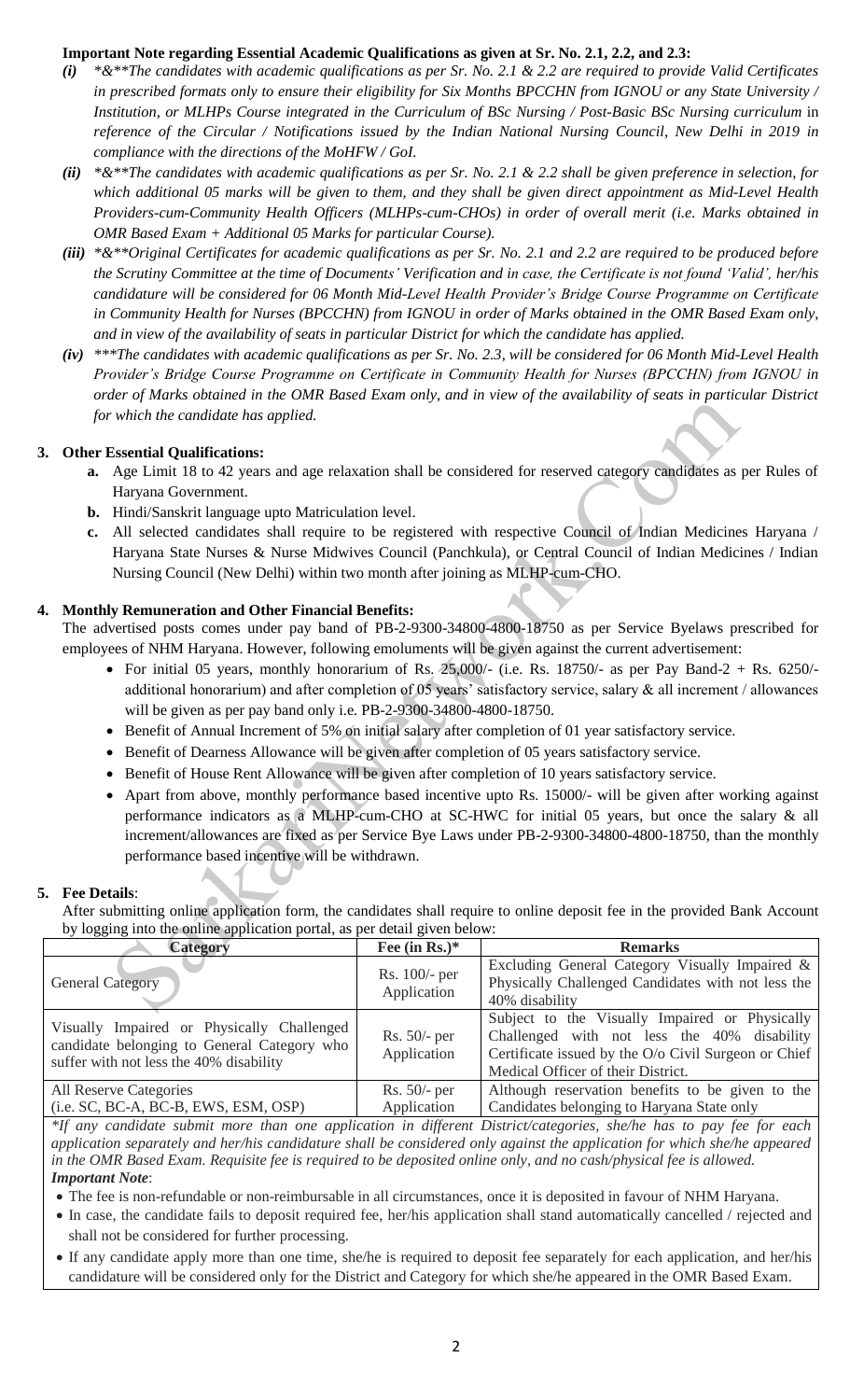#### **6. Other Important Information and Necessary Formalities for Candidates:**

- (i) Last date for receiving Online Applications alongwith online fee is 06/04/2022 by 5:00pm. .
- (ii) Candidate can apply only for one District, as District-wise merit list will be prepared for the selection.
- (iii) The post is non-transferable & non-deputationable, and selected candidates shall be posted at Sub Centre level Health & Wellness Centre in the District, for which she/he to be selected.
- (iv) OMR Based Exam of two hour duration will be conducted, which will be tentatively based on the below given syllabus and Programmatic Information:

| <b>Tentative Coverage of Syllabus</b>                                                              |                     |  |  |  |  |
|----------------------------------------------------------------------------------------------------|---------------------|--|--|--|--|
| Syllabus/Programmatic Information*                                                                 | Approx. Coverage in |  |  |  |  |
|                                                                                                    | Question Paper*     |  |  |  |  |
| BAMS, Basic BSc Nursing & Post-Basis BSc Nursing Syllabus of CCIM and INC                          | Upto $60\%$         |  |  |  |  |
| General Knowledge & Current Affairs                                                                | Upto $10\%$         |  |  |  |  |
| Reasoning & Mathematics Aptitude                                                                   | Upto $10\%$         |  |  |  |  |
| Reproductive, Maternal, Newborn, Child Health+ Adolescents (RMANCH+) and all National              | Upto $10\%$         |  |  |  |  |
| Health Programmes covered under NHM                                                                |                     |  |  |  |  |
| MLHPs Course integrated in the BSc Nursing & Post-Basic BSc Nursing Curriculum, as per             | Upto $10\%$         |  |  |  |  |
| Circular/Notifications (2019) issued by Indian Nursing Council (New Delhi)                         |                     |  |  |  |  |
| *The references are just indicative and additional questions may be considered for OMR Based Exam. |                     |  |  |  |  |

- (v) Candidates applying for advertised posts should ensure that they fulfill all eligibility conditions for respective posts as per advertisement / corrigendum (if any). Their candidature at all the stages of the recruitment process will be purely provisional subject to satisfying the prescribed eligibility conditions. Mere submission of application form and depositing of required fee will not imply that candidate is eligible for the advertised posts.
- (vi) If any ineligible candidate apply, then her/his Application Form shall be rejected without any information. Although necessary steps will be taken not to consider the applications of ineligible candidate for the advertised posts. Still if, any ineligible candidates apply or appeared in the OMR Based Exam, she/he shall not be considered eligible for further selection and her/his candidature shall be rejected at any level.
- (vii) District-wise provisional selection will be done on the basis of scoring of marks in the OMR Based Exam and additional marks to be given to the candidates, who have already completed the BPCCHN Course, or MLHPs Course integrated in the curriculum of BSc Nursing / Post-Basic BSc Nursing.
- (viii) Candidates, who have completed their BAMS or BSc Nursing / Post-Basic BSc Nursing Degree before 2019 are state-way not eligible for additional 05 marks to be given on account of Essential Qualifications, as respective Course (i.e. BPCCHN / IGNOU or University / Institution assigned by the State, and MLHPs Course integrated in the BSc Nursing & Post-Basic BSc Nursing Curriculum) were not in existence before 2019.
- (ix) Candidates for claiming additional marks on account of essential academic qualifications, are required to attach the copy of the "BPCCHN Certificate issued by IGNOU or University/Institution assigned by the State", or "MLHPs Course integrated in the B.Sc. Nursing & Post-Basic B.Sc. Nursing Curriculum issued by their Institute, in reference of the Circular / Notifications issued by the Indian National Nursing Council, New Delhi in 2019 in compliance with the directions of the MoHFW / GoI. Candidates applying for advertised posts should ensure that they fulfill all eligibility conditions for some set are developed and the stars are are during that they for each that stars are are during that the stars of th
- (x) Final Selection will be subject to the Document Verification and District-wise & Category-wise merit finalized on the basis of marks obtained in OMR Based Exam + 05 Additional Marks to be given to the candidates, who have already completed the BPCCHN, or MLHPs course integrated in the curriculum of BSc Nursing/Post-Basic BSc Nursing; for which original certificates shall require to be produced to ensure their eligibility in terms of academic qualifications, BPCCHN/MLHPs course, age, reservation benefit (if any), Haryana Domicile etc..
- (xi) No other Certificate will be considered for considering additional 05 marks for referred Courses and Original Certificate(s) for claiming benefits of reservation and additional marks on account of essential academic qualifications are required to be produced at the time of document verification. The Certificate(s) other than the prescribed format(s) shall not be considered for claiming any benefits of reservation and academic qualifications.
- (xii) Reservation benefit in different categories will be considered for bonafide resident of Haryana having *valid* Haryana Domicile Certificates. Further, in case of candidates claiming reservation benefit for Ex-servicemen (Self/Dependent), Outstanding Sports Person, Other Backward Classes (A & B Category) and Economically Weaker Sections (General Category), they are required to upload Valid Eligibility Certificate(s) issued by the concerned Competent Authority.
- (xiii) Candidates for claiming the reservation benefit(s) under particular category, are required to attach the copy of Certificate(s) of Scheduled Caste (SC)/ Backward Class-A (BC-A)/ Backward Class-B (BC-B)/ Economically Weaker Sections (EWS: Certificate of Annual Income of Rs. 8.00 lakh alongwith other conditions)/ Outstanding Sport Person (OSP: Gradation/ Merit Certificate issued by State Directorate Only)/ Ex-Servicemen (ESM: Eligibility Certificate in case of Dependent & Discharge Book/NoC in case of Self), issued by the competent authorities only.
- (xiv) If the quota reserved for Ex-servicemen remains unfilled due to non-availability of suitable Ex-servicemen or their dependents, than chance will be given to the Freedom Fighters' Children/Grand Children upto the extent of available reserved seat(s) under ESM category.
- (xv) Each Candidate shall submit a Self-Undertaking at the time of document verification regarding their eligibility in case, if she/he is claiming the reservation benefit under any particular category.